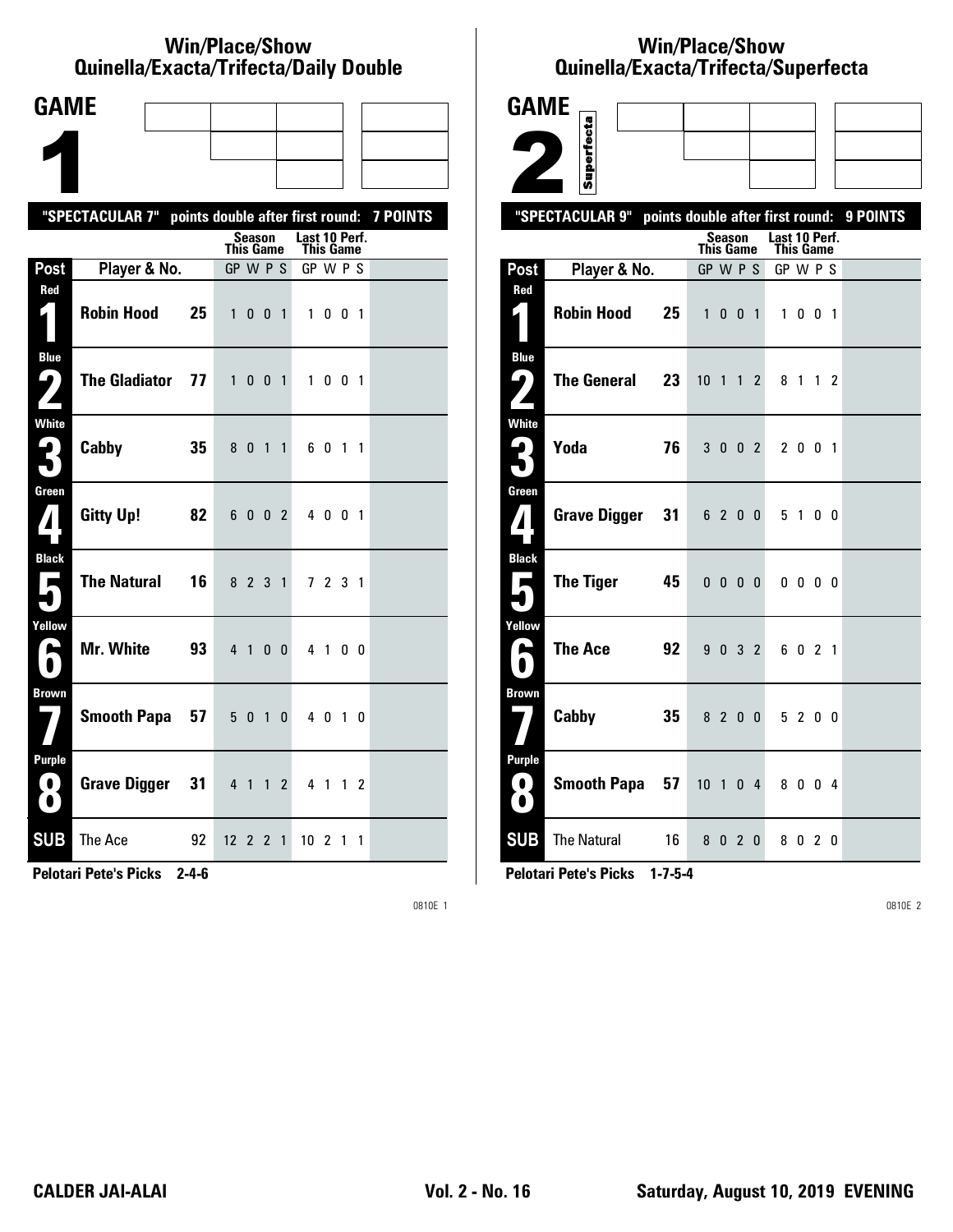### **Win/Place/Show Qui nel la/Exacta/Tri fecta/Pick 5**



| "SPECTACULAR 7"     |                                  | points double after first round: |                     |                |               |                |                            |        |        | <b>7 POINTS</b> |                  |              |                |                |
|---------------------|----------------------------------|----------------------------------|---------------------|----------------|---------------|----------------|----------------------------|--------|--------|-----------------|------------------|--------------|----------------|----------------|
|                     |                                  |                                  | This Game           | <b>Season</b>  |               |                | Last 10 Perf.<br>This Game |        |        |                 | <b>All Games</b> | <b>Team</b>  |                |                |
| Post                | Player & No.                     |                                  | GP W P S            |                |               |                | GP W P S                   |        |        |                 | GP W P S         |              |                |                |
| Red                 | <b>Mr. White</b>                 | 93                               | 8                   | 1              | 1             | $\overline{2}$ | 7                          | 1      | 1      | 1               | 1                | 0            | $\mathbf{0}$   | - 0            |
|                     | Yoda                             | 76                               | 5                   | 0              | 1             | 1              | 3                          | 0      | 0      | 1               |                  |              |                |                |
| <b>Blue</b>         | Henri                            | 39                               | $\overline{2}$      | $\mathbf{0}$   | $\mathbf{0}$  | 1              | 2                          | 0      | 0      | 1               |                  |              |                |                |
| $\blacklozenge$     | <b>The Hammer</b>                | 33                               | 7                   | 1              | 1             | 0              | 5                          | 1      | 1      | 0               | 0                | 0            | 0 <sub>0</sub> |                |
| <b>White</b>        | <b>The General</b>               | 23                               | 11                  | 1              | 1             | $\overline{2}$ | 9                          | 1      | 1      | 1               | 0                | $\bf{0}$     | 0              | - 0            |
|                     | <b>The Tiger</b>                 | 45                               | 1                   | 0              | 0             | 1              | 1                          | O      | 0      | 1               |                  |              |                |                |
| Green               | Lonzo                            | 47                               | 0                   | $\mathbf{0}$   | $\mathbf{0}$  | 0              | 0                          | 0      | 0      | 0               | 0                | $\mathbf{0}$ | $\bf{0}$       | - 0            |
|                     | <b>Wonder Boy</b>                | 12                               | 3                   | 0              | 2             | 0              | 3                          | O      | 2      | 0               |                  |              |                |                |
| <b>Black</b>        | <b>Gitty Up!</b>                 | 82                               | $\overline{1}$      | 3              | $\mathbf{0}$  | 0              | 5                          | 1      | 0      | 0               | 1                | $\mathbf{0}$ | $\mathbf{0}$   | $\overline{0}$ |
|                     | <b>The Natural</b>               | 16                               | 9                   | 0              | 0             | 4              | 8                          | O      | 0      | 3               |                  |              |                |                |
| Yellow              | The Ace                          | 92                               | 13                  | $\Omega$       | 4             | 1              | 10                         | 0      | 4      | 1               | 6                | $\mathbf{1}$ | 3              | 0              |
| $\blacksquare$      | <b>El Nino</b>                   | 84                               | 8                   | $\overline{2}$ | 1             | 1              | 6                          | 1      | 1      | 1               |                  |              |                |                |
| <b>Brown</b>        | Cabby                            | 35                               | 11                  | $\overline{2}$ | 1             | 1              | 8                          | 1      | 1      | 1               | 2                | $\mathbf{0}$ | $\mathbf{0}$   | - 0            |
|                     | <b>The King</b>                  | 28                               | 6                   | 0              | 1             | 1              | 6                          | O      | 1      | 1               |                  |              |                |                |
| Purple<br>$\bullet$ | La Primera                       | 99                               | $\overline{2}$      | $\mathbf{0}$   | 0             | 0              | 1                          | 0      | 0      | 0               | 0                | $\bf{0}$     | 0 <sub>0</sub> |                |
| $\bullet$           | <b>The Gladiator</b>             | 77                               | 10                  | 3              | 0             | 0              | 8                          | 2      | 0      | 0               |                  |              |                |                |
| <b>SUBS</b>         | <b>Robin Hood</b><br>The Warrior | 25<br>60                         | 3<br>$\overline{2}$ | 0<br>1         | 0<br>$\Omega$ | 0<br>0         | 3<br>2                     | 0<br>1 | 0<br>0 | 0<br>0          |                  |              |                |                |
|                     |                                  |                                  |                     |                |               |                |                            |        |        |                 |                  |              |                |                |

**Pelotari Pete's Picks 3-1-6**

0810E 3

## **Win/Place/Show Qui nel la/Exacta/Tri fecta**



|                   | "SPECTACULAR 7"      | points double after first round: |           |                |                |                                |                |                |                |          | <b>7 POINTS</b>  |              |              |                |
|-------------------|----------------------|----------------------------------|-----------|----------------|----------------|--------------------------------|----------------|----------------|----------------|----------|------------------|--------------|--------------|----------------|
|                   |                      |                                  | This Game | Season         |                |                                | Last 10 Perf.  | This Game      |                |          | <b>All Games</b> | <b>Team</b>  |              |                |
| Post              | Player & No.         |                                  | GP W P S  |                |                |                                | GP W P S       |                |                |          | GP W P S         |              |              |                |
| Red               | <b>Robin Hood</b>    | 25                               | 4         | $\mathbf{0}$   | $\overline{2}$ | 1                              | 3              | 0              | $\overline{2}$ | 1        | 1                | 0            | $\mathbf{0}$ | $\overline{1}$ |
|                   | <b>The Warrior</b>   | 60                               | 3         | 1              | 0              | 0                              | $\overline{2}$ | 0              | 0              | 0        |                  |              |              |                |
| <b>Blue</b><br>9  | <b>Grave Digger</b>  | 31                               | 9         | 1              | 1              | 1                              | 8              | 1              | 0              | 1        | 3                | $\mathbf{0}$ | $\bf{0}$     | - 0            |
|                   | <b>The Gladiator</b> | 77                               | 8         | 2              | 2              | 0                              | 8              | 2              | 2              | 0        |                  |              |              |                |
| <b>White</b>      | Mr. White            | 93                               | 6         | 1              | 0              | $\Omega$                       | 6              | 1              | 0              | 0        | $\overline{2}$   | 0            | 0            | $\overline{1}$ |
|                   | <b>The Natural</b>   | 16                               | 8         | 1              | 1              | 0                              | 6              | 0              | 1              | 0        |                  |              |              |                |
| Green             | <b>The Ace</b>       | 92                               | 12        | 3              | $\overline{2}$ | 0                              | 9              | 2              | 1              | n        | $\mathfrak z$    | 0            | $\bf{0}$     | $\overline{0}$ |
| $\blacktriangle$  | Yoda                 | 76                               | 5         | 0              | 0              | 0                              | 3              | 0              | 0              | $\Omega$ |                  |              |              |                |
| <b>Black</b><br>Е | <b>Gitty Up!</b>     | 82                               | 7         | 2              | 1              | 1                              | 5              | $\overline{c}$ | 0              | 1        | 3                | $\bf{0}$     | $\mathbf{0}$ | $\mathbf{0}$   |
|                   | <b>Wonder Boy</b>    | 12                               | 7         | $\overline{2}$ | 1              | 0                              | 6              | 2              | 1              | 0        |                  |              |              |                |
| Yellow            | <b>Smooth Papa</b>   | 57                               | 11        | 1              | $\overline{2}$ | 3                              | 9              | 0              | $\overline{c}$ | 3        | 1                | $\mathbf{0}$ | $\mathbf{0}$ | 0              |
|                   | <b>El Nino</b>       | 84                               | 8         | 1              | 3              | 0                              | 6              | 1              | 1              | 0        |                  |              |              |                |
| Brown             | La Primera           | 99                               | 3         | $\mathbf{0}$   | $\mathbf{0}$   | 0                              | 1              | 0              | 0              | $\Omega$ | 1                | 0            | 0            | 0              |
|                   | <b>The Hammer</b>    | 33                               | 7         | 0              | 1              | 0                              | 5              | 0              | 1              | 0        |                  |              |              |                |
| <b>Purple</b>     | Henri                | 39                               | 2         | $\mathbf{0}$   | 0              | 0                              | 2              | 0              | 0              | 0        | 0                | $\bf{0}$     | $\mathbf{0}$ | - 0            |
| $\bullet$         | <b>The Tiger</b>     | 45                               | 1         | 0              | $\mathbf{0}$   | 1                              | 1              | 0              | 0              | 1        |                  |              |              |                |
| <b>SUBS</b>       | Cabby<br>The King    | 35<br>28                         | 9<br>7    | $\Omega$<br>1  | 1<br>1         | $\overline{2}$<br>$\mathbf{1}$ | 8<br>7         | 0<br>1         | 1<br>1         | 2<br>1   |                  |              |              |                |
|                   |                      |                                  |           |                |                |                                |                |                |                |          |                  |              |              |                |

**Pelotari Pete's Picks 2-5-3**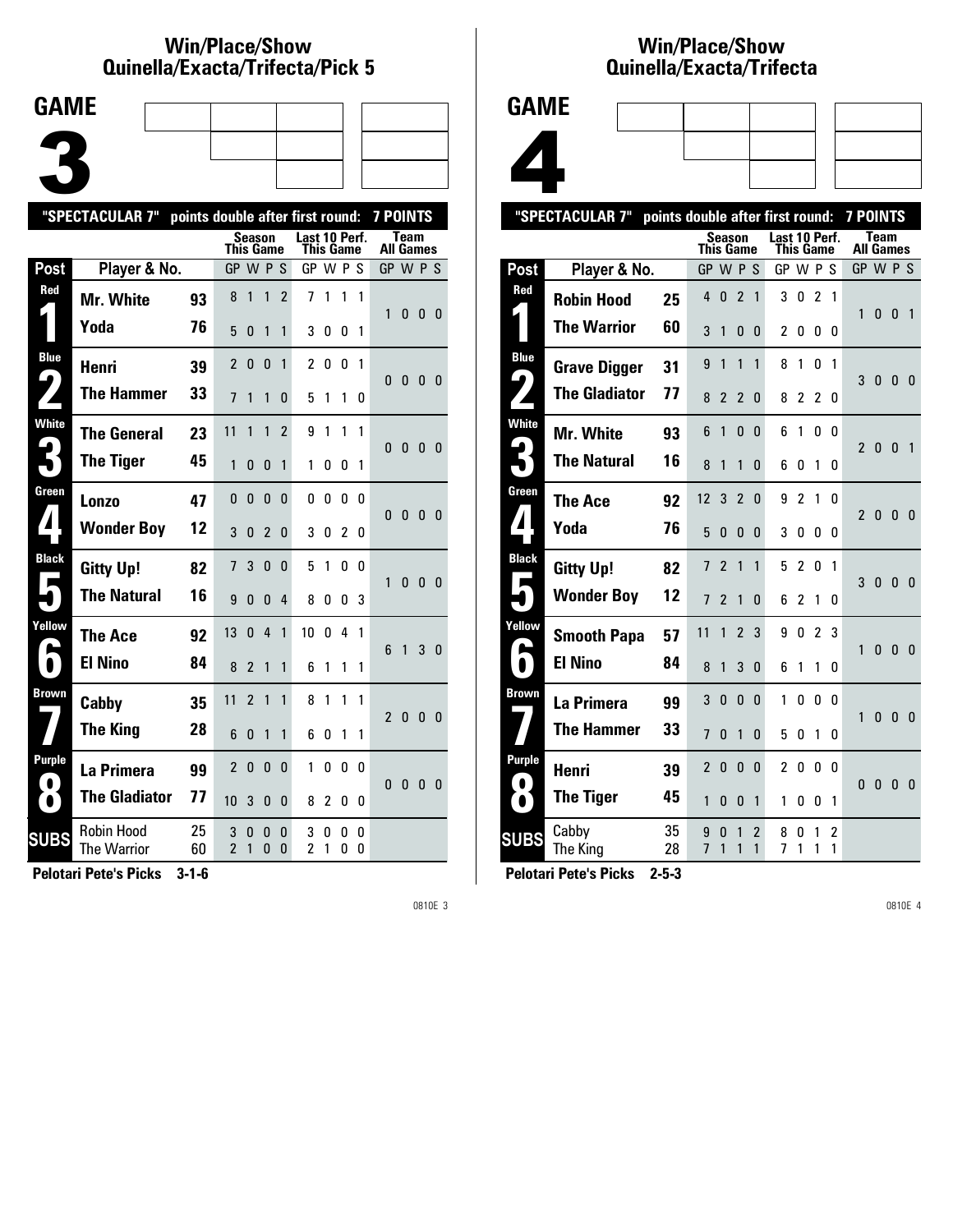## **Win/Place/Show Qui nel la/Exacta/Tri fecta**

| <b>GAME</b> |  |  |
|-------------|--|--|
|             |  |  |
|             |  |  |
|             |  |  |
|             |  |  |
|             |  |  |
|             |  |  |
|             |  |  |

|                       | "SPECTACULAR 7"      | points double after first round: |                |                |                |                                            |                            |                     |        |                     | <b>7 POINTS</b>  |              |                |                         |
|-----------------------|----------------------|----------------------------------|----------------|----------------|----------------|--------------------------------------------|----------------------------|---------------------|--------|---------------------|------------------|--------------|----------------|-------------------------|
|                       |                      |                                  | This Game      | <b>Season</b>  |                |                                            | Last 10 Perf.<br>This Game |                     |        |                     | <b>All Games</b> | Team         |                |                         |
| Post                  | Player & No.         |                                  | GP W P S       |                |                |                                            | GP W P S                   |                     |        |                     | GP W P S         |              |                |                         |
| Red                   | <b>Gitty Up!</b>     | 82                               | 3              | 0              | $\bf{0}$       | 0                                          | $\overline{\mathbf{c}}$    | 0                   | 0      | 0                   | 0                |              |                |                         |
|                       | <b>The Hammer</b>    | 33                               | 3              | 0              | 0              | 0                                          | 2                          | 0                   | 0      | 0                   |                  | 0            | 0              | - 0                     |
| <b>Blue</b>           | Mr. White            | 93                               | 5              | 0              | 0              | 1                                          | 4                          | 0                   | 0      | 1                   | 0                | $\mathbf{0}$ | 0 <sub>0</sub> |                         |
| $\blacktriangleright$ | <b>The King</b>      | 28                               | 12             | 1              | 1              | 3                                          | 10                         | 1                   | 1      | 2                   |                  |              |                |                         |
| <b>White</b>          | <b>The General</b>   | 23                               | 6              | 0              | 0              | 0                                          | 4                          | 0                   | 0      | 0                   | 3                | 0            | 0              | $\overline{1}$          |
|                       | <b>Action</b>        | 59                               | 11             | 2              | $\Omega$       | 0                                          | 9                          | $\overline{2}$      | 0      | 0                   |                  |              |                |                         |
| Green                 | <b>Toto</b>          | 38                               | 13             | 6              | 1              | $\overline{\phantom{a}}$                   | 10                         | 6                   | 1      | 1                   | 3                | $\mathbf{1}$ | 2 <sub>0</sub> |                         |
|                       | <b>El Nino</b>       | 84                               | 8              | 2              | $\overline{2}$ | 1                                          | 6                          | $\overline{c}$      | 1      | 1                   |                  |              |                |                         |
| <b>Black</b>          | Henri                | 39                               | 3              | 0              | 1              | 1                                          | 3                          | 0                   | 1      | 1                   | 1                | 0            | $\mathbf{0}$   | 0                       |
|                       | <b>The Gladiator</b> | 77                               | 12             | $\overline{2}$ | 0              | 2                                          | 9                          | $\overline{2}$      | 0      | 1                   |                  |              |                |                         |
| Yellow                | The Ace              | 92                               | 6              | 1              | 0              | 0                                          | 6                          | 1                   | 0      | 0                   | 1                | $\mathbf{0}$ | $\mathbf{0}$   | $\overline{1}$          |
| $\bullet$             | <b>The Tiger</b>     | 45                               | 1              | 0              | 0              | 0                                          | 1                          | 0                   | 0      | 0                   |                  |              |                |                         |
| <b>Brown</b>          | <b>Smooth Papa</b>   | 57                               | $\overline{1}$ | $\Omega$       | $\mathbf{1}$   | 0                                          | 5                          | 0                   | 1      | 0                   | $\Omega$         | $\mathbf{0}$ | $\mathbf{0}$   | $\overline{\mathbf{0}}$ |
|                       | <b>Wonder Boy</b>    | 12                               | 12             | $\Omega$       | 1              | 3                                          | 9                          | 0                   | 1      | 1                   |                  |              |                |                         |
| Purple                | Lonzo                | 47                               | $\mathbf{0}$   | $\mathbf{0}$   | $\mathbf{0}$   | 0                                          | 0                          | 0                   | 0      | 0                   | 0                | 0            | $\mathbf{0}$   | $\overline{\mathbf{0}}$ |
| $\bullet$             | Yoda                 | 76                               | $\overline{2}$ | 0              | 0              | 0                                          | 1                          | 0                   | 0      | 0                   |                  |              |                |                         |
| <b>SUBS</b>           | Momo<br>The Warrior  | 30<br>60                         | 13<br>13       | 2<br>3         | 4<br>5         | $\overline{2}$<br>$\overline{\phantom{a}}$ | 10<br>10                   | 1<br>$\overline{c}$ | 3<br>5 | 2<br>$\overline{c}$ |                  |              |                |                         |
|                       |                      |                                  |                |                |                |                                            |                            |                     |        |                     |                  |              |                |                         |

**Pelotari Pete's Picks 2-5-8**

0810E 5

### **Win/Place/Show Qui nel la/Exacta/Tri fecta/Super fecta**



|                            | "SPECTACULAR 9"      | points double after first round: |           |                     |                          |                          |               |           |                |              | 9 POINTS       |                |                |                |
|----------------------------|----------------------|----------------------------------|-----------|---------------------|--------------------------|--------------------------|---------------|-----------|----------------|--------------|----------------|----------------|----------------|----------------|
|                            |                      |                                  | This Game | Season              |                          |                          | Last 10 Perf. | This Game |                |              | All Games      | Team           |                |                |
| Post                       | Player & No.         |                                  | GP W P S  |                     |                          |                          | GP W P S      |           |                |              | GP W P S       |                |                |                |
| Red                        | Toto                 | 38                               | 12        | 1                   | 4                        | $\mathbf{1}$             | 10            | 1         | 3              | 1            |                |                |                |                |
|                            | <b>The Warrior</b>   | 60                               | 13        | 3                   | 3                        | 3                        | 10            | 3         | 2              | 2            | 3              | $\overline{2}$ | $\mathbf{1}$   | 0              |
| <b>Blue</b>                | Lonzo                | 47                               | 0         | 0                   | 0                        | 0                        | 0             | 0         | 0              | 0            |                |                |                |                |
| ┕                          | <b>The King</b>      | 28                               | 11        | $\overline{2}$      | 0                        | 0                        | 8             | 1         | 0              | 0            | 0              | $\mathbf{0}$   | $\mathbf{0}$   | -0             |
| <b>White</b><br>ما         | <b>Fire Chef</b>     | 14                               | 4         | 0                   | 1                        | $\overline{2}$           | 4             | 0         | 1              | 2            | 0              | $\mathbf{0}$   | 0              |                |
|                            | <b>The Tiger</b>     | 45                               | 1         | 0                   | 0                        | 0                        | 1             | 0         | 0              | 0            |                |                |                | - 0            |
| Green                      | Henri                | 39                               | 4         | $\Omega$            | $\mathbf{1}$             | $\Omega$                 | 4             | $\Omega$  | 1              | $\mathbf{0}$ | $\overline{2}$ | 0              | $\mathbf{0}$   | $\overline{0}$ |
| $\mathbf{I}$               | <b>Wonder Boy</b>    | 12                               | 13        | 4                   | $\mathfrak z$            | 1                        | 10            | 1         | 2              | 1            |                |                |                |                |
| <b>Black</b><br>Е          | <b>Gitty Up!</b>     | 82                               | 5         | 1                   | 0                        | 0                        | 5             | 1         | 0              | 0            | 3              | $\mathbf{1}$   | $\mathbf{0}$   | $\Omega$       |
|                            | <b>The Gladiator</b> | 77                               | 12        | 3                   | $\overline{\phantom{a}}$ | $\overline{\phantom{a}}$ | 10            | 3         | $\mathfrak z$  | 2            |                |                |                |                |
| Yellow                     | Momo                 | 30                               | 12        | $\overline{2}$      | $\overline{2}$           | $\overline{2}$           | 9             | 2         | $\overline{2}$ | 1            | 3              | $\mathbf{0}$   | $\overline{1}$ | $\mathbf{0}$   |
|                            | <b>Action</b>        | 59                               | 13        | 0                   | 1                        | 3                        | 10            | 0         | 1              | 3            |                |                |                |                |
| Brown                      | <b>Robin Hood</b>    | 25                               | 12        | 0                   | $\mathbf{0}$             | 4                        | 10            | 0         | $\mathbf{0}$   | 3            | $\overline{1}$ | 0              | $\overline{2}$ | $\overline{1}$ |
|                            | <b>El Nino</b>       | 84                               | 10        | 1                   | $\overline{2}$           | 1                        | 7             | 1         | 0              | 1            |                |                |                |                |
| <b>Purple</b><br>$\bullet$ | <b>Grave Digger</b>  | 31                               | 7         | 0                   | 0                        | $\overline{2}$           | 4             | 0         | 0              | 0            | 3              | 0              | $\mathbf{0}$   | - 0            |
| $\bullet$                  | <b>The Natural</b>   | 16                               | 7         | 0                   | 1                        | 0                        | 5             | 0         | 1              | 0            |                |                |                |                |
| <b>SUBS</b>                | The General<br>Ghost | 23<br>22                         | 9<br>5    | $\overline{2}$<br>0 | 1<br>1                   | 1<br>1                   | 7<br>4        | 2<br>0    | 1<br>1         | 1<br>0       |                |                |                |                |
|                            |                      |                                  |           |                     |                          |                          |               |           |                |              |                |                |                |                |

**Pelotari Pete's Picks 6-3-2-1**